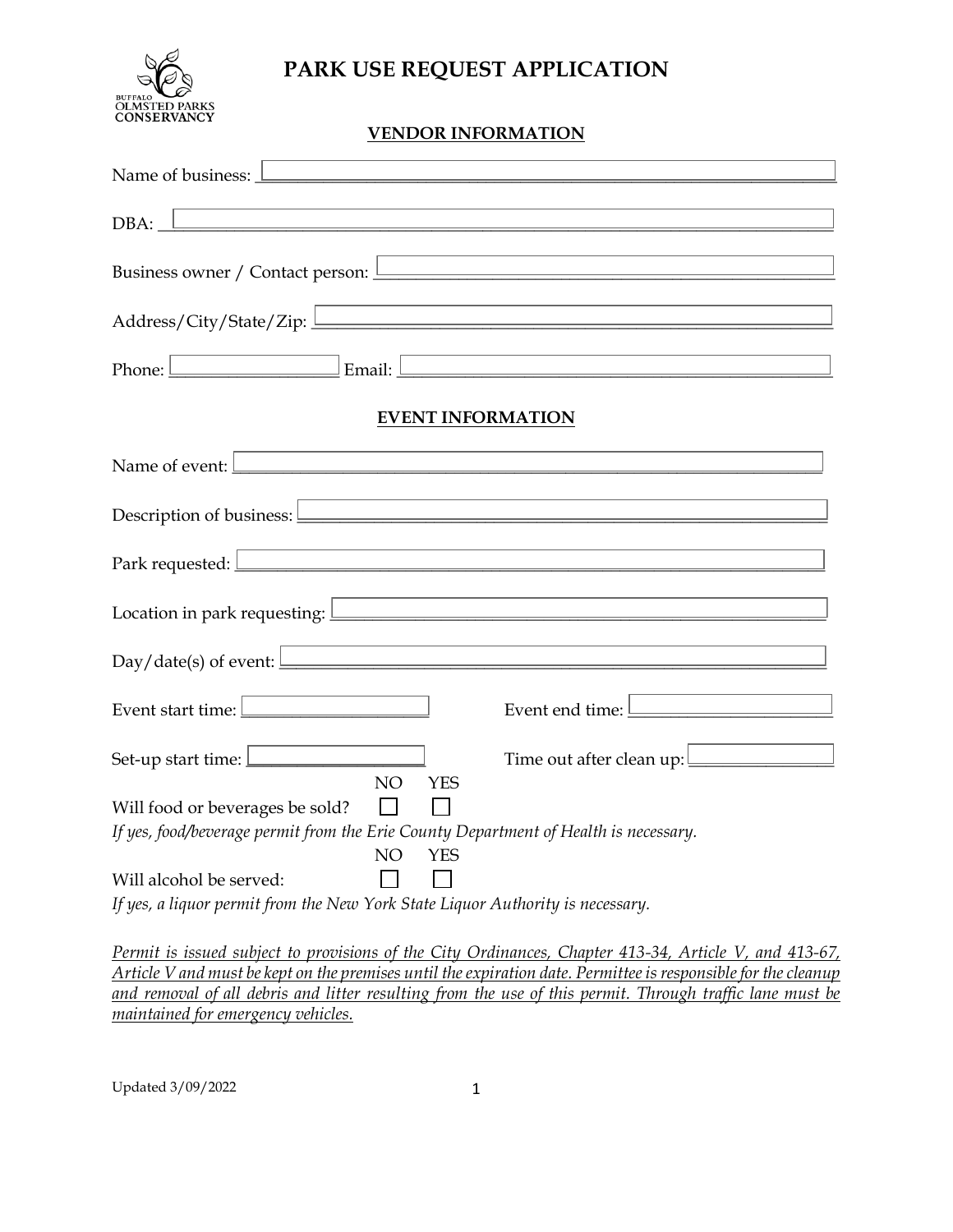## Park Use Request Application (Continued)

| Fees        |                                              |                  | <b>Total Fee</b> |
|-------------|----------------------------------------------|------------------|------------------|
| $\boxtimes$ | Application fee: \$25                        |                  | \$25             |
|             | Individual day: \$200                        |                  |                  |
|             | Seasonal fee April - October: \$500/district |                  |                  |
|             | Each additional district: \$200/district     |                  |                  |
|             |                                              | <b>Total Due</b> |                  |

#### **(Checks payable to Buffalo Olmsted Parks Conservancy, Inc.)**

### **Next Steps**

**1.** Complete and sign the Park Use Request Application, Vendor Agreement, and Hold Harmless Agreement and send to [Natalie@bfloparks.org](mailto:Natalie@bfloparks.org) or mail to:

Earned Income Manager

#### 84 Parkside Avenue

### Buffalo, NY 14214

- **2.** A Buffalo Olmsted Parks Conservancy (BOPC) representative will contact applicant for additional information, if necessary
- **3.** If applicable, the BOPC will require insurance certificate; Department of Health Permit and/or Liquor License prior to final approval
- **4.** Once provisional approved is given, total amount due must be paid in full
- **5.** Once all information, documentation and fees are collected approval will be given and a digital permit will be sent to Vendor
- **6.** The BOPC will add the Vendor to our website and promote Vendor on social media. *Promotional post on social media is at BOPC*'s *discretion*
- **7.** Have a great Season!

| Applicant signature |                                                                      |             |          | Date l    |                    |  |
|---------------------|----------------------------------------------------------------------|-------------|----------|-----------|--------------------|--|
|                     | Office Use Only:                                                     |             |          |           |                    |  |
|                     | Date                                                                 | Pymt Method | Rec'd by | Amount Pd | <b>Balance Due</b> |  |
|                     |                                                                      |             |          |           |                    |  |
|                     |                                                                      |             |          |           |                    |  |
|                     | Check all Applicable:                                                |             |          |           |                    |  |
|                     | Application 	 Hold Harmless Agreement 	 Vendor Agreement 	 Insurance |             |          |           |                    |  |
|                     | Department of Health Permit __ Liquor License___                     |             |          |           |                    |  |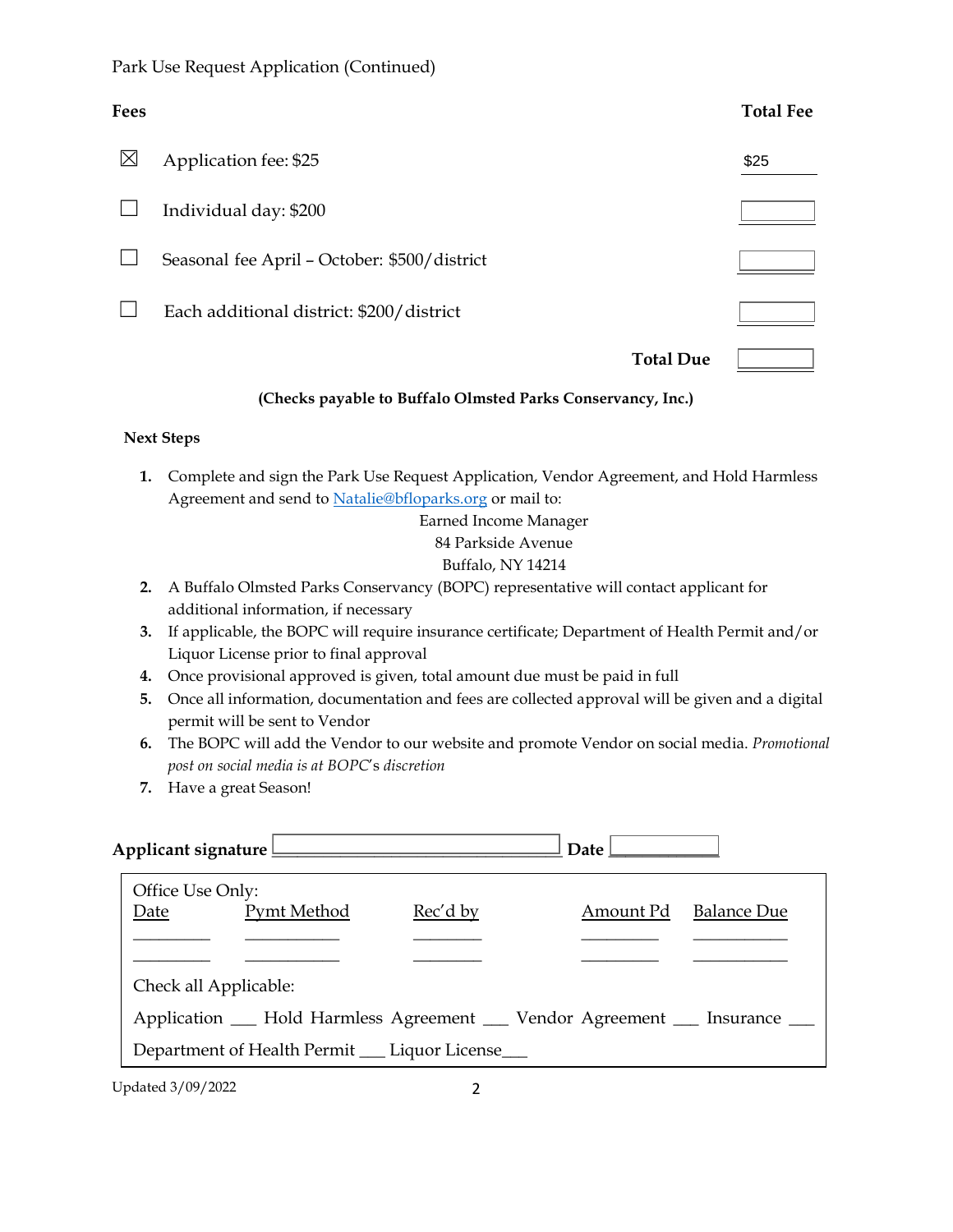

## **BUFFALO OLMSTED PARKS CONSERVANCY VENDOR AGREEMENT**

1) Vendor will not be authorized on park property to sell their services until a digital permit is issued by the Buffalo Olmsted Parks Conservancy. The Vendor must be at least 18 years of age and have a copy of the approved permit and insurance certificate in their possession on site while Vendor is operational.

2) Due to possible damage to the landscape or potentially hazardous conditions, the following are prohibited within the parks:

- Driving or parking any vehicle on the grass or landscape.
- Placing chemical toilets on the lawn or landscape.
- Alcohol is prohibited unless all necessary licenses and permits have been obtained. If alcohol is served or evident without proper permits, alcohol may be confiscated and/or Vendor permit may be immediately revoked without a refund of fees.
- Tying, draping, or attaching in any way a rope, props, or equipment to trees, shrubs, fences, or benches.
- Tying or attaching anything to any architectural features, statues, sculptures, or fountains.
- Cutting, tying back, or altering shrubs, plantings, or trees in any way.
- Digging and/or staking.
- Laying uncovered cables across pathways, walkways, or drives- either indoors or outdoors- is a safety hazard and is unacceptable; Vendors must use cable ramps.
- Using open flames such as BBQs, campfires, or torches without a permit from the City of Buffalo, except in public receptacles furnished by the City
- Using benches or other park structures as storage areas.
- Overnight camping in the park by Vendor.

3) Vendor approvals will not be issued if the business interferes unreasonably with the enjoyment of the park by other users, or another previously approved vendor.

4) Licenses, fees, and the certificate of insurance must be presented to the Conservancy no later than 30 days prior to the event. Upon receipt of the digital permit, the date(s) of the event will be secured.

5) Cancellations must be made at least 30 days before the event to receive a full refund. A fee of \$250 will be deducted from any refund if cancellation is made less than 30 days prior to the event date.

6) The Vendor is responsible for cleaning and restoring the area after the event and is liable for any/all damages. The rented areas must be left in the same clean and undamaged condition as was found prior to the event including floors, counters, bar area, tables, chairs, lawn, trash receptacles, and picnic tables.

7) If the Park Use Request Application is approved, the Vendor shall be subject to the rules and regulations pertaining to the Buffalo Olmsted Parks, and to all regulations, ordinances, and other laws of all other City, County, State, and Federal Departments insofar as they may apply. Falsifying information on the Park Use Request Application will result in the forfeiture of fees.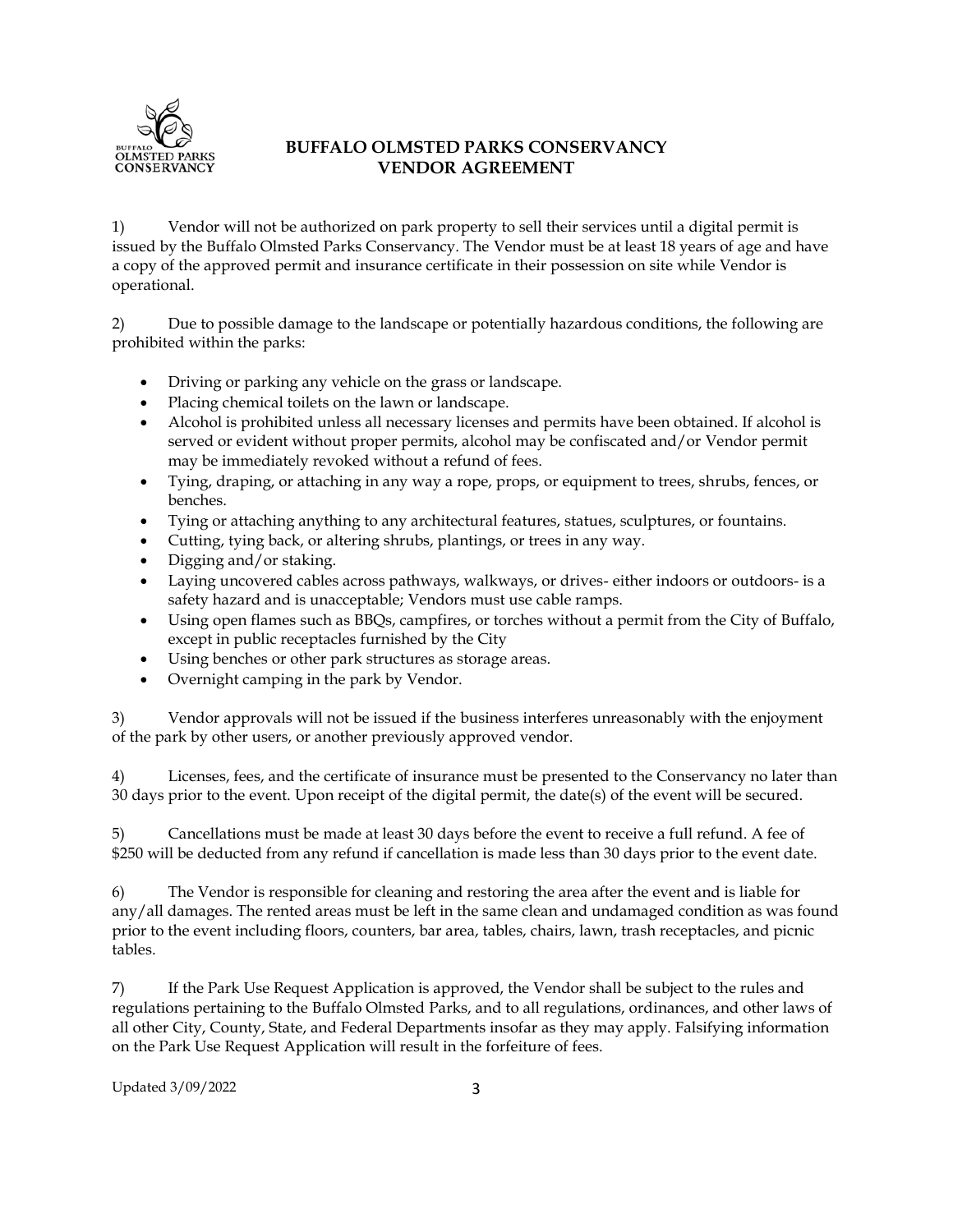Vendor Agreement (Continued)

8) Should there be any injuries, accidents, or other health incidents at your event, you must immediately notify emergency services. Please inform Buffalo Olmsted Parks Conservancy of the incident as soon as possible.

9) The Vendor is solely responsible for obtaining any necessary clearances or permissions for the use of intellectual property, including but not limited to musical or other performance rights for the event. The Buffalo Olmsted Parks Conservancy is not responsible for ensuring that all necessary permissions for the use of intellectual property have been obtained.

10) The Vendor also hereby agrees to provide evidence of insurance policies of General Liability and/or Special Event Liability, if needed, (in the form of an ACORD Certificate of Liability insurance). If alcohol is sold or served at the event, the event organizer agrees to provide evidence of a NYS alcohol permit and Liquor Liability insurance. The event organizer agrees to maintain said policies of insurance in force during the permitted event, including the opening date, closing date, set-up date and breakdown date. Said policies of insurance shall protect against liability arising from all matters in connection with the permitted event and/or in any way relating to permit holder's activities in connection therewith. Said policies of General Liability and/or Special Event Liability and Liquor Liability insurance coverage shall each be maintained in the sum of not less than \$1,000,000 per occurrence and name the City of Buffalo AND the Buffalo Olmsted Parks Conservancy as "additional insured" parties.

11) A Hold Harmless Agreement indemnifying Buffalo Olmsted Parks Conservancy, and the City of Buffalo is required for all Vendors.

13) No person shall engage in the non-commercial distribution of products and/or materials (other than printed or similarly expressive material) without written approval from the Buffalo Olmsted Parks Conservancy. Such approval shall be issued only if it is determined that the distribution will be conducted in a manner consistent with the public's free use and enjoyment of the park or facility in question.

14) Solicitation of funds or the collection of contributions within the park, except from the fixed location approved in the Park Use Request Application, is prohibited.

15) Non-commercial literature or pamphlets may only be distributed within or adjacent to any park area from a fixed location. Distribution of commercial literature or advertisements is prohibited.

16) During the planning of the Vendor events, the Buffalo Olmsted Parks Conservancy may alter or add terms and conditions, as necessary. The Park Use Request Application is not transferable and is revocable at the discretion of the Conservancy. The Buffalo Olmsted Parks Conservancy may also establish additional special event guidelines.

17) The Vendor is responsible for ensuring all trash is deposited in provided trash receptacles and ensure the park/building is left in good condition.

18) Parking Plan: The Vendor should plan for safe arrival, departure, and parking for the event attendees, participants, and third-party vendors. Please keep in mind that ALL vehicles are prohibited from driving or parking on the grass. As a Vendor you are responsible for informing all participants, volunteers, attendees, and third-party vendors of the parking regulations.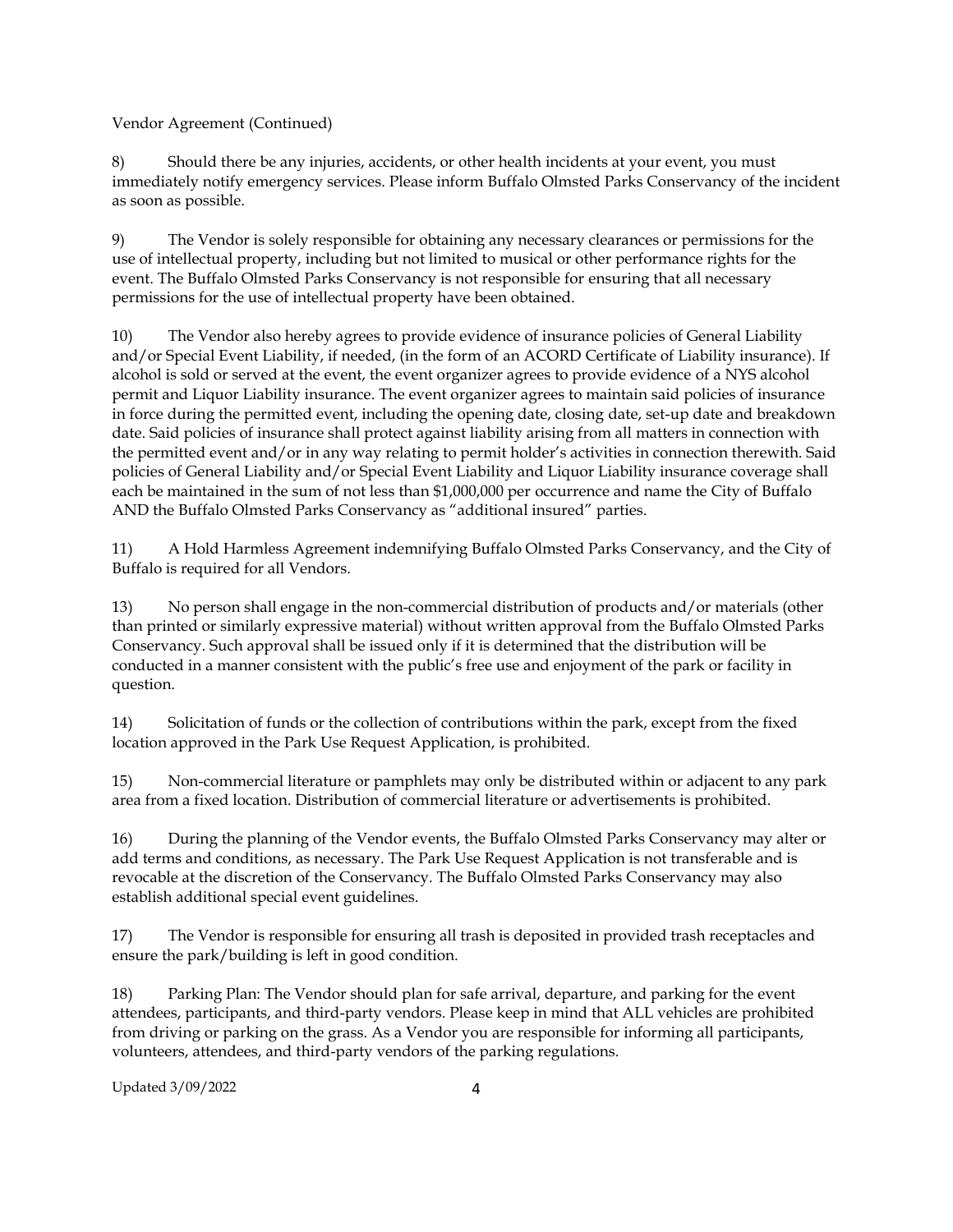Vendor Agreement (Continued)

19) Security and Medical Plan: As a Vendor you are required to provide a safe and secure environment for your event. This is accomplished through sound planning. This should include, but is not limited to, the hiring of private security companies, licensed professional emergency medical services, crowd control, venue safety planning, have a communication plan in case of an emergency, etc.

20) Additional Responsibilities: The person/business named in this Park Use Request Application (Name of Business or Contact person) will be responsible for the conduct of the group and for the condition of the reserved park area. Your event is subject to all Municipal Ordinances as defined by the City of Buffalo, in addition to all rules and regulations governing the City's parks. The Vendor agrees that during the use of the park facility, the sponsoring person/organization will not exclude anyone from participation in, deny anyone the benefits of, or otherwise subject anyone to discrimination because of the person's race, color, creed, national origin, or disability.

21) Alcoholic Beverages: For Vendors serving or selling alcohol a liquor license is mandatory. The Vendor must also obtain and submit a general liability insurance policy certificate in the amount of \$1,000,000 naming the Buffalo Olmsted Parks Conservancy and the City of Buffalo as additional insured parties.

The NYS Liquor Authority has specific security requirements to obtain a liquor permit. These plans may be subject to review by the City of Buffalo Special Events Office, Police and Fire Departments who may make additional recommendations.

• Temporary Liquor Permits are obtained online through the NYS Liquor Authority (www.sla.ny.gov). These can take 3-4 weeks to process, please plan accordingly. The application must be signed by the City of Buffalo Special Events Office as the Landlord – they are NOT signed by the Conservancy.

22) If Vendor requests area outside of what is listed on the Park Use Request Application it may be considered a special event by the City of Buffalo. For special events such as a run, walk-a- please contact Arlene Mustafa at 716-851-9670.

#### **Please mail/email your application & signed regulations forms to:**

Earned Income Manager Buffalo Olmsted Parks Conservancy 84 Parkside Avenue Buffalo, NY 14214 Natalie@bfloparks.org

I have read the above and agree to follow the regulations.

\_\_\_\_\_\_\_\_\_\_\_\_\_\_\_\_\_\_\_\_\_\_\_\_\_\_\_\_\_\_\_\_\_\_\_\_\_\_\_ \_\_\_\_\_\_\_\_\_\_\_\_\_\_\_ Signature of Vendor Today's Date

 $\overline{\phantom{a}}$  , and the contract of the contract of the contract of the contract of the contract of the contract of the contract of the contract of the contract of the contract of the contract of the contract of the contrac Print Name of Vendor